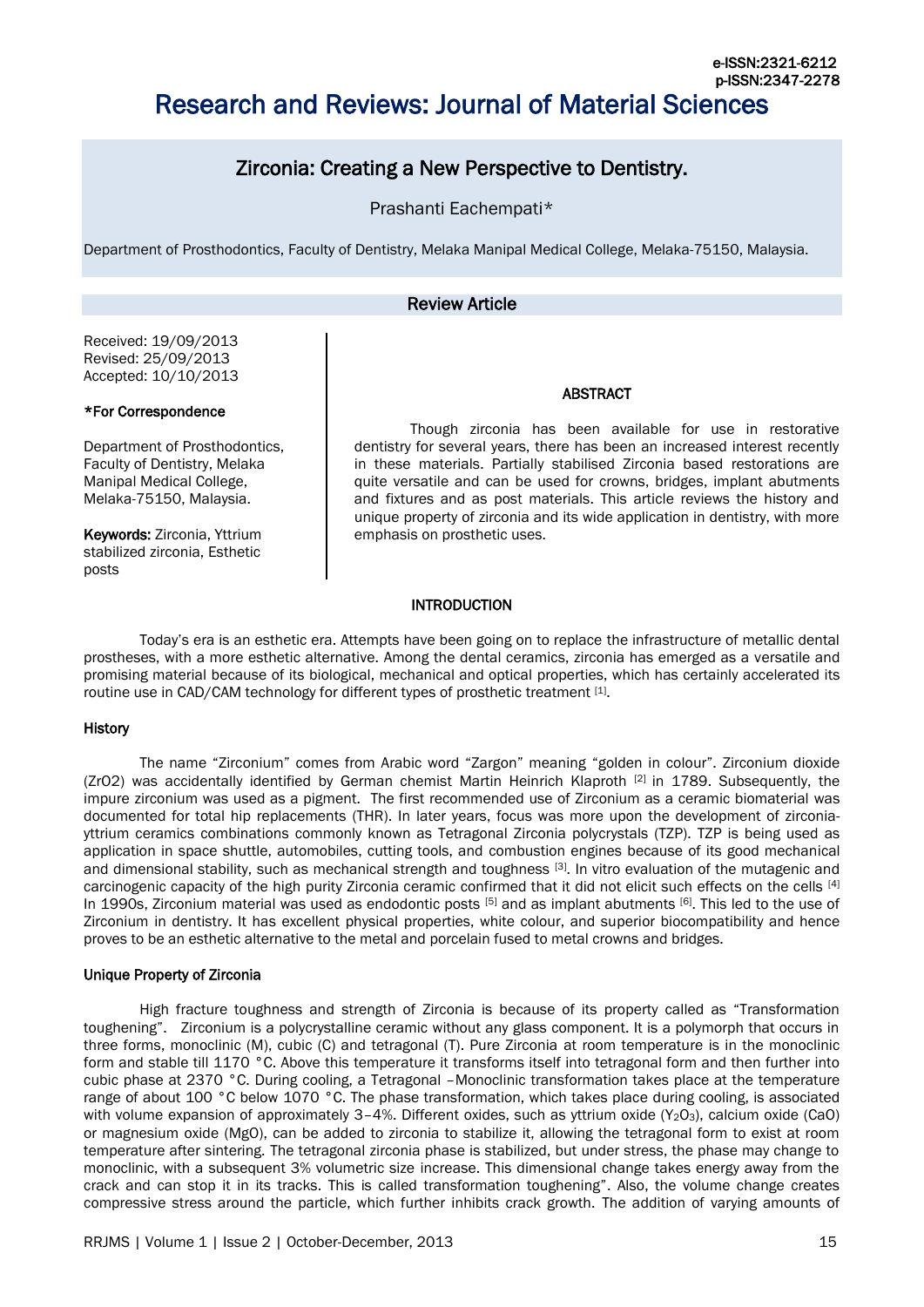stabilizers allows the formation of partially or fully stabilized zirconia which, when combined with changes in processes, may result in ceramics with exceptional properties such as high flexural strength and fracture toughness, high hardness, excellent chemical resistance and good conductivity ions  $^{[7]}$ .

#### Applications in dentistry

The first study on the use of zirconia in dentistry was to evaluate the ceramic coatings on metal implants, with the aim of improving their biocompatibility in the oral cavity. Histological examinations revealed fibro integration of these implants, but with a higher clinical success of those coated with alumina. With the advancement in technology and an understanding of zirconia's property of transformation toughening, several studies were developed to evaluate the use of zirconia as a structural material in dentistry. This led to the development of zirconia implants. Thereafter, several studies involving the peri-implant bone remodelling the quality of bone apposition directly on ceramic implants, the stability and contour of the mucosa around these implants, the use of a zirconium ceramic based post in the interior of root canals, prosthetic systems obtained by machining CAD/CAM and the construction of abutments on implants were reported in the literature, reinforcing the viability of this material.<sup>1</sup> In prosthetic dentistry, the introduction of zirconia began with the InCeram Zirconia system (Vita Zanhfabrick, Germany).

#### Applications from a Prosthodontic Perspective

#### Zirconia for Fixed Restorations

Zirconium dioxide (zirconia) ceramics are currently used for fixed restorations as a framework material due to their mechanical and optical properties. In terms of fracture resistance, zirconia based fixed partial dentures (FPDs) have the potential to withstand physiological occlusal forces applied in the posterior region, and therefore provide interesting alternatives to metal-ceramic restorations. Although certain clinical evaluations have indicated an excellent clinical survival of zirconia-based FPDs and crown restorations, some studies have revealed a high incidence of chipping of veneered porcelain. Long term research is going on to assess the survival rate of zirconia restorations for posterior fixed partial dentures [8].

#### Zirconia as an Esthetic Post System

Cast metal post-core systems have been successfully used till date because of their superior physical properties. However, their high elastic modulus can cause stress concentrations within the surrounding radicular dentin, resulting in root fractures. Moreover, the increasing demand for more esthetically appealing and biocompatible restorations has led to the development of tooth-colored, translucent, metal-free post-core systems. Prefabricated zirconia ceramic post systems have been introduced to for better esthetics, whereby the translucency of all-ceramic crowns can be successfully maintained with the use of ceramic post-core materials. In particular, a patient who has a high lip line and thin gingival tissue would require the use of a zirconia post with an all-ceramic crown to optimize the esthetic effect at the root, while maintaining an adequate level of strength [5].

In addition, zirconia is indicated for teeth with severe coronal destruction, because composite materials lack the strength to resist deformation when used to support crowns. Disadvantages of zirconia as a post material include higher rigidity of zirconia posts, as compared to FRC posts, which may predispose vertical root fractures. Therefore, zirconia is not indicated for patients with bruxism. Besides, it is almost impossible to retreat teeth restored with zirconia posts because it is too difficult to grind away the zirconia post and remove it from the root canal [5].

#### Zirconia as an Implant Material

Ceramic implants are more esthetic and mimic natural teeth better than the grey titanium. Using white ceramic implants would preclude the dark shimmer of titanium implants when the soft periimplant mucosa is of thin biotype or recedes over time. Ceramic materials for oral implants were already investigated and clinically used some 30–40 years ago. At that time, the ceramic material utilized was aluminium oxide (polycrystal or single crystal). Currently the material of choice for ceramic oral implants is Y-TZP or Ce-TZP (ceria-stabilized TZP). Compared with alumina, Y-TZP has a higher bending strength, a lower modulus of elasticity and higher fracture toughness [9].

#### Zirconia as Implant Abutments

Esthetic abutments were introduced in the form of aluminium oxide. Though these abutments showed stable peri-implant soft tissue and osseointegration, many clinical studies have reported fractured alumina abutments. Due to these short comings in their mechanical properties yttrium stabilized zirconia which has better fracture resistance was introduced as an alternative material for implant abutments and it has overtaken alumina as the preferred ceramic abutment material [10].